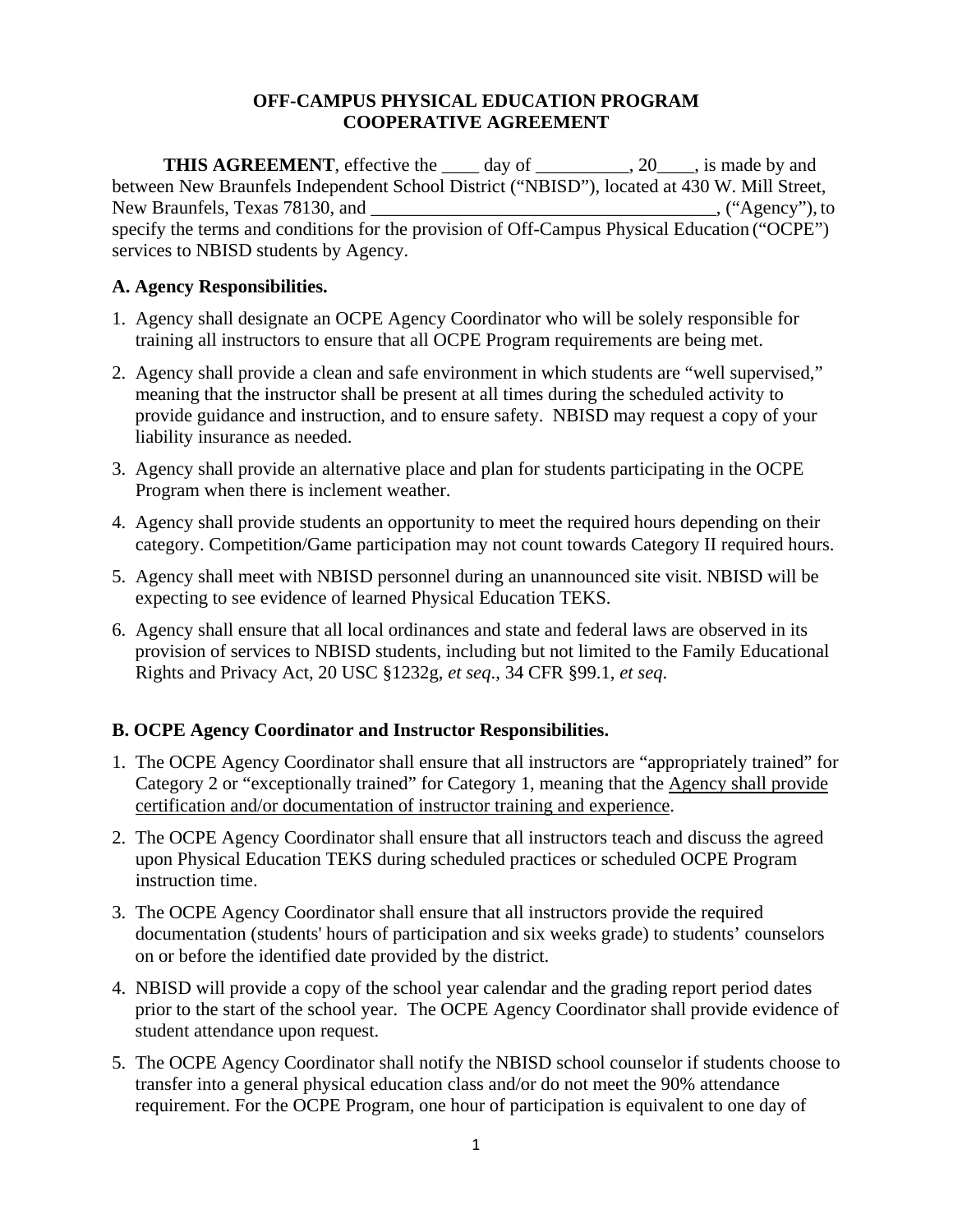attendance or absence.

6. The OCPE Agency Coordinator shall provide NBISD with current instructor contact and certification information as needed.

# **C. Required Documentation.**

# **1. Facility Requirements.**

- A. A copy of Agency's license that clearly substantiates Agency as a training facility of "exceptional quality" for Category 1 (this may include: local, state, or national licensing or acknowledgment of being a training facility capable of training national athletes and/or Olympic level participants) or a copy of a license or documentation (Tax ID #) that clearly substantiates the Agency as a training facility of "high quality" for Category 2.
- B. NBISD may request a copy of the Agency's liability insurance as needed.
- C. Address of Agency premises where students will be participating.
- D. Address of alternative place where students will be participating during inclement weather.

# **2. Instructor's Certification.**

- A. A copy of the criteria of how the instructor(s) are certified to be "appropriately" (Category 2) or "exceptionally" (Category 1) trained.
- B. A copy of the certification for each instructor who will be working with NBISD students, to be kept on file by NBISD.

# **3. Program Information.**

A. An outline that describes a typical training session (time spent on: warm-up, activities, cool down, stretches, etc.) for the student.

# **4. Instructional Practices.**

- A. A letter shall be sent to the home of each student receiving services from Agency. This letter must state:
	- Fall and Spring semester beginning and ending dates;
	- That students are required to attend at least 90% of the time for the entire semester;
	- That students must attend the alternative training site on inclement days;
	- That students will be graded on TEKS-based skill improvement, physical activity and health. The TEKS may be accessed at www.tea.state.tx.us.
	- That Agency may consider in assigning students' grades certain other expectations, which may include good attitude, preparation to participate, etc.

# **D. Term and Effective Date.**

1. **Term.** This Agreement shall become effective as of the Effective Date for an initial period of one (1) year and shall automatically renew under identical terms and conditions for one (1) year periods, unless sooner terminated as set forth in this Agreement.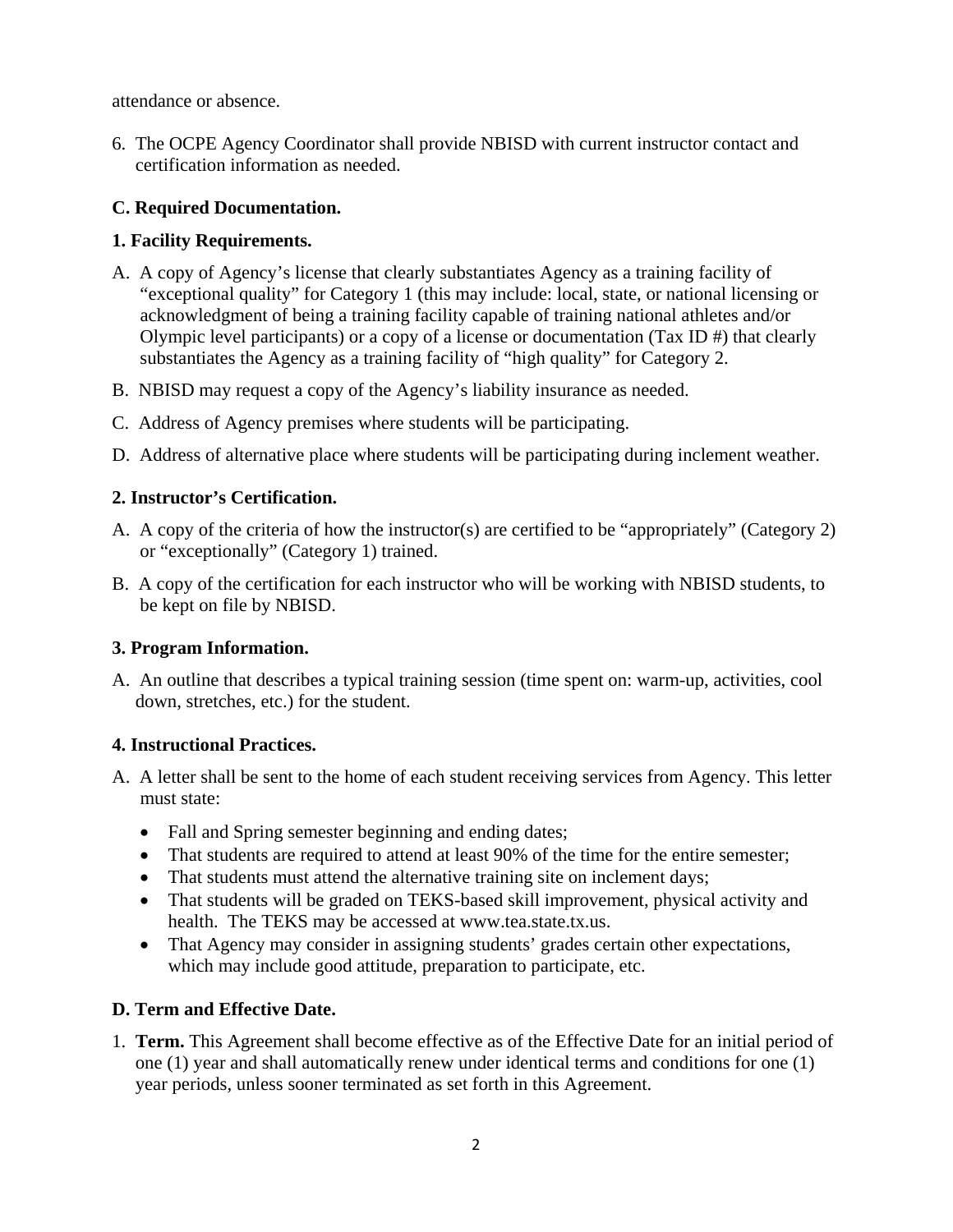- 2. **Termination by Agreement.** In the event NBISD and Agency shall mutually agree in writing, this Agreement may be terminated with or without cause on the terms and dates stipulated herein.
- 3. **Unilateral Termination**. In the event either party, at any time, gives to the other at least thirty (30) days prior written notice of intention to terminate, with or without cause, this Agreement shall terminate: (a) at the end of such thirty (30) days; or (b) when all students enrolled in the OCPE Program with Agency at the time such notice is given have completed their respective courses of study with Agency under the OCPE Program, whichever occurs last.
- 4. **Termination on Notice of Default**. In the event that Agency substantially defaults in the performance of any obligations under this Agreement, NBISD shall give immediate written notice to Agency, informing Agency of Agency's breach and of NBISD's intent to terminate. If, within two (2) business days, Agency does not cure the breach, NBISD shall have the right to immediately terminate this Agreement at the end of the occurring semester. In the event that Agency substantially defaults in the performance of any obligations under this Agreement for a second time, NBISD shall have the right to immediately terminate this Agreement at the end of the occurring semester.
- 5. **Effect of Termination.** Upon termination of the Agreement, as herein provided, neither party shall have any further obligations hereunder except for (1) obligations accruing prior to the date of termination, and (2) obligations, promises, or covenants contained herein that extend beyond the term of this Agreement.
- 6. Notwithstanding the above, this Agreement will terminate upon the termination of the Master Affiliation Agreement between the parties.